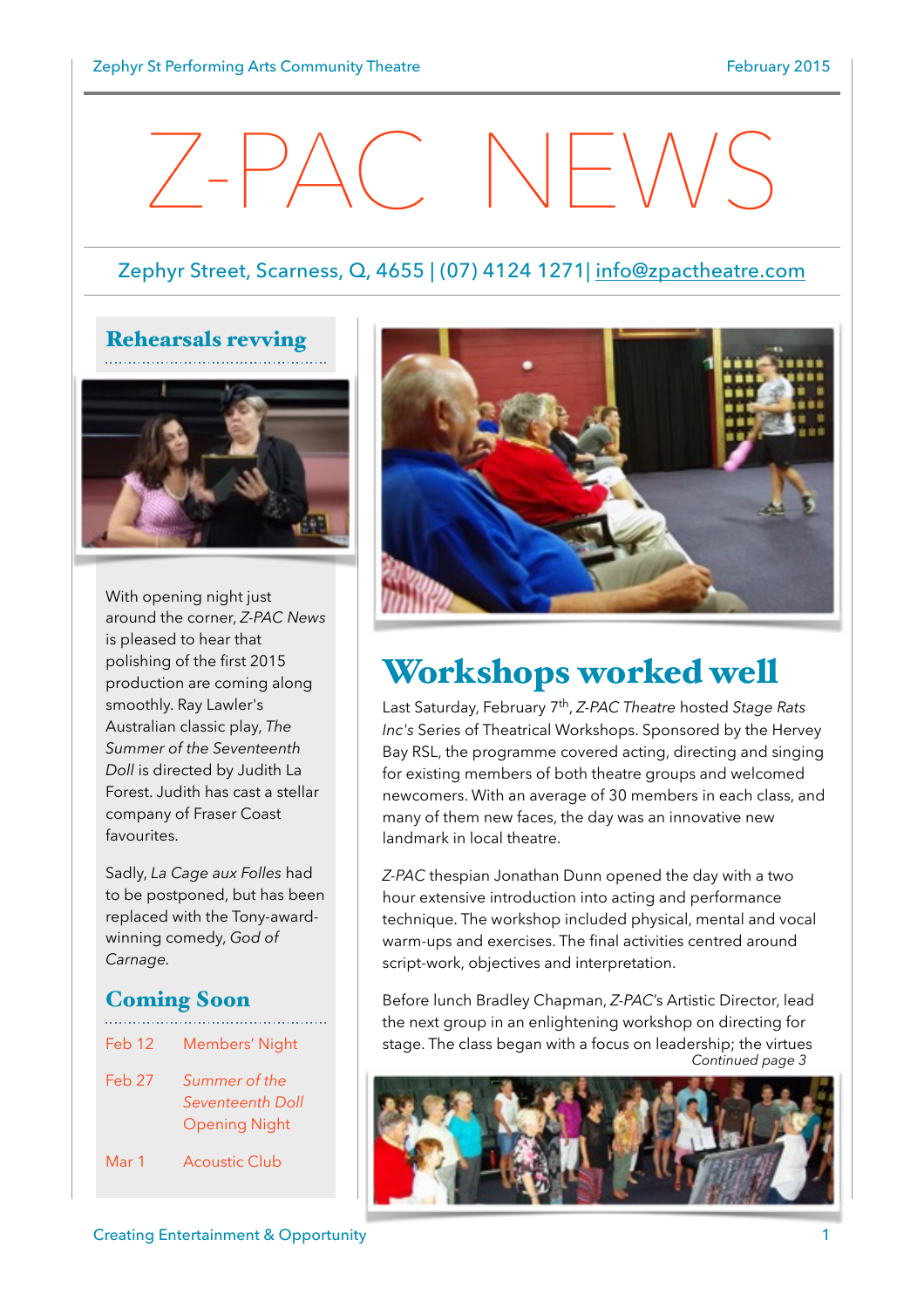#### Zephyr St Performing Arts Community Theatre February 2015

#### Addictive Acting

*Z-PAC's* Youth Theatre programme has been revived thanks to fellow member Tamara Bailey and her private drama school, *Addictive Dramatics.* The response was so overwhelming that extra classes have had to be allotted to ensure students (pictured) get the best theatre and fun experience possible.

Student drama classes are held regularly to teach acting skills, stage presence, confidence and belief in their own abilities.

### Acoustic Club

On the first Sunday of each month there are a range of performers playing a wide variety of music—something for everybody to enjoy; with varying levels of expertise for an assembly of people who just like to support live music. Whether you play or are learning to play or you have an act but you don't know where to take it, give the acoustic club a try. Music starts at 6 pm and continues on till about 10 pm. Come for the whole evening or just drop in for a while and grab a drink from the licensed bar. Entry is by gold coin donation to perform or just to enjoy the evening.



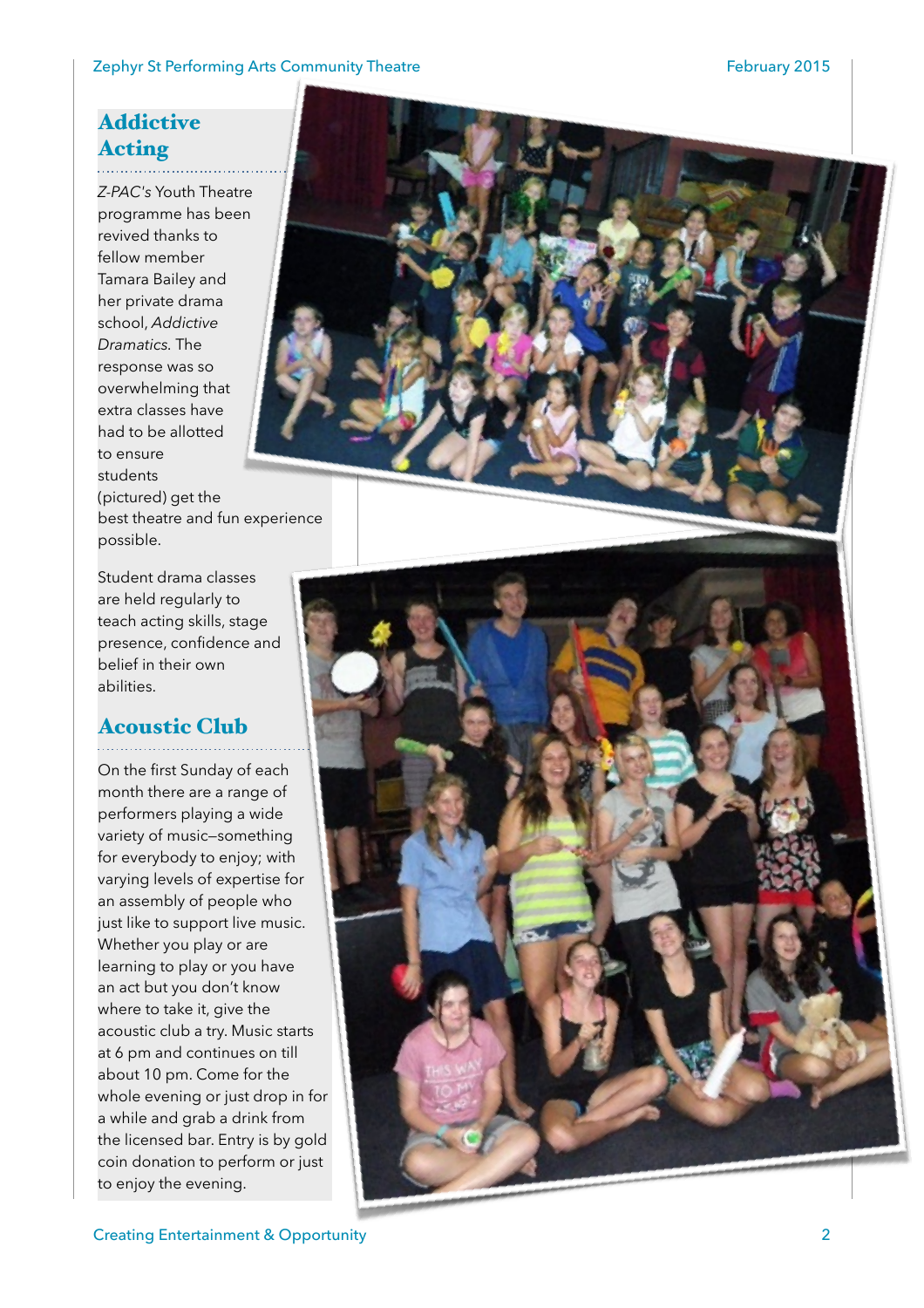#### Zephyr St Performing Arts Community Theatre February 2015

#### Scholarship success

One of *Z-PAC's* newest thespians has just been awarded a Scholarship with USQ, Toowomba. Last year, Taylor Day joined *Stage Rats Inc*, The Fraser Coast's only Theatre Restaurant Group. Stage Rats is a traveling community Theatre Restaurant group providing local entertainment and opportunity for aspiring performers to gain experience before an audience. Taylor had a wonderful experience with Stage Rats performing multiple roles in their 2014 show. She also put in some appeared in *Wireless Wit*  shows in 2014. The skills and confidence Taylor gained from working in community theatre meant that when she applied for the Drama Scholarship, she had the confidence and ability to submit an application that ticked all the boxes and lead her to be granted a \$3000 USQ Residential College scholarship. Taylor starts a Drama Course at USQ in a few weeks. Special thanks to Z-Pac Vice President Steve Dixon for his valuable assistance in helping preparing Taylor's scholarship application.

#### *From Page 1*

of a successful leader and why being well lead is vital to any theatrical production. The second hour examined a director's responsibilities both to their cast and their audience. By the end of the session, every member had tried their hand at directing actors.

Private singing tutor and choir conductor Gunilla Myren concluded the day with a two hour singing workshop, after lunch. This experience was quite illuminating for even the most seasoned singers, as Gunilla shed light on new and innovative vocal techniques she had been studying in Melbourne.

*Stage Rats* received overwhelming positive responses from the participants. *"*We hope to invite *Stage Rats* back for more workshops throughout the year." said Bradley Chapman.

#### Annual General Meeting

**The 2015 AGM is coming up next month. Note nominations must be made by the date indicated on the Notice of Meeting. If you have any questions regarding the AGM, please contact the Secretary, Louise Fantinel on 0437 680 672 or email her [louisefantinel@bigpond.com](mailto:louisefantinel@bigpond.com)**

# ATTENTION ACTORS:

*Even though it is not the next production, auditions are taking place early for Harper Lee's literary classic,*  To Kill a Mockingbird*. Auditions are closed but no appointment necessary. Details of parts required can be found on the Z-PAC website soon. Contact* 

To KILLA<br>Mockingbird

*Bradley Chapman on 0431213445 for more info.*

**Creating Entertainment & Opportunity 3** 3

HARPER LEE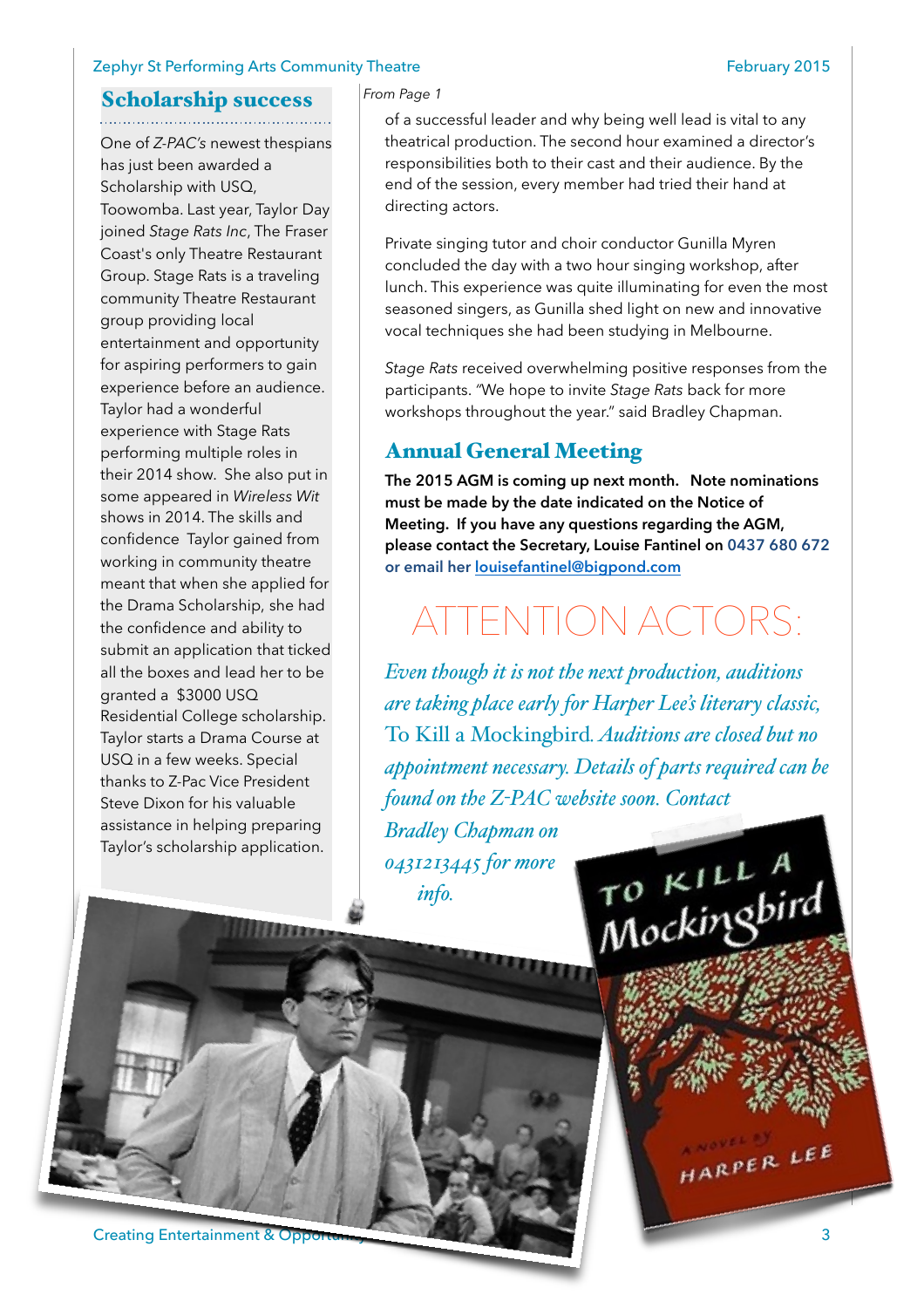# **Z-PAC Theatre Presents.** in Association with Curtis Brown Pty Ltd.

Jonathan Dunn, Tamara Bailey, Mark Thomson, Janene Sweetnam, Judith La Forest, Stuart Waters and Taylor Dunn in





Directed by **Judith La Forest** 

February 27th - March 15th Fridays and Saturdays at 7:30pm Sundays at 2:00pm

Tickets available at www.zpactheatre.com Proudly supported by Big Screen Cinemas, Hervey Bay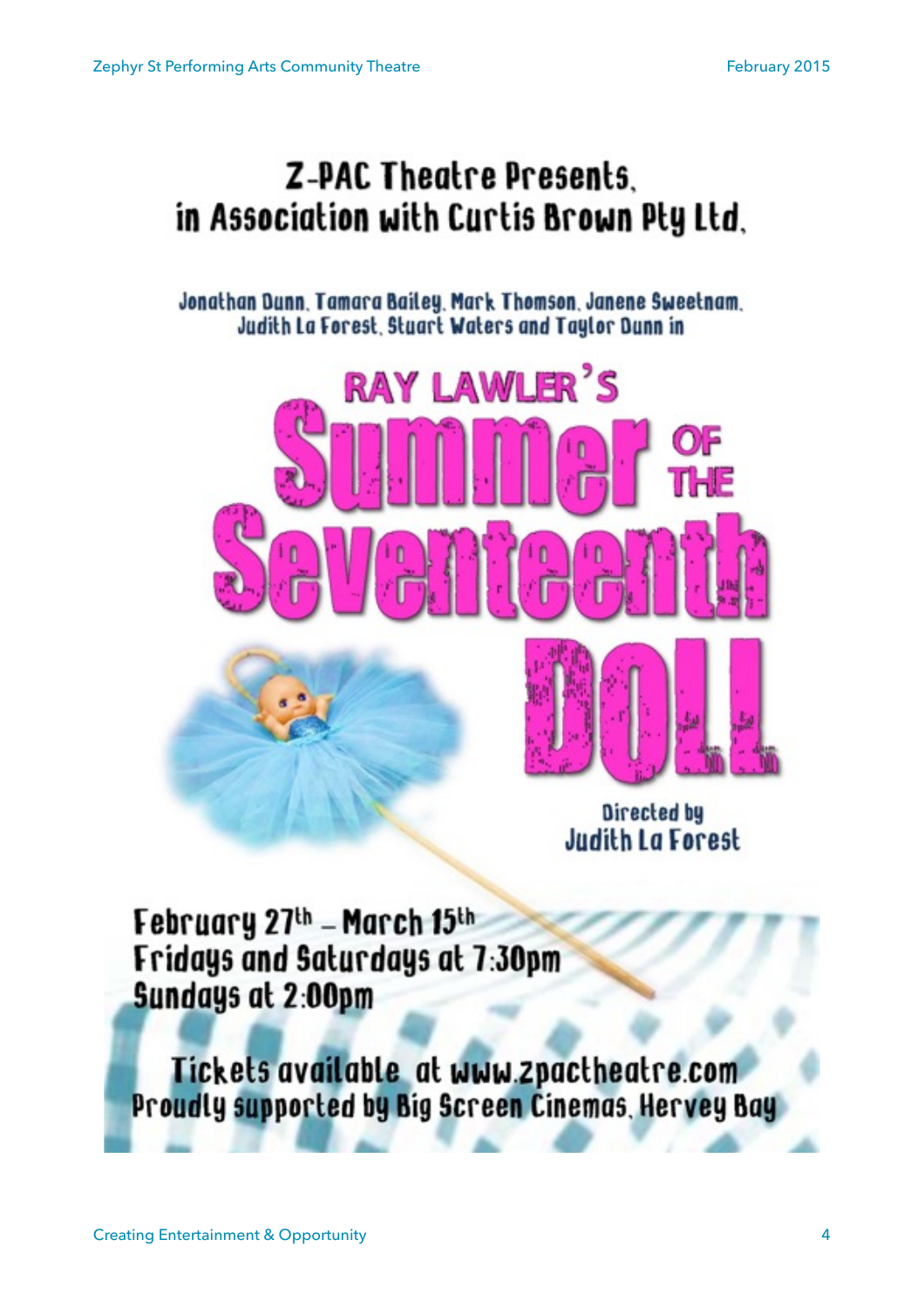



24 Hour: 1300 651 427 Office: 4194 2299 Mobile: 0435 400 874

Shop 13 - 102 Islander Road PO Box 624 **HERVEY BAY QLD 4655** www.herveybaysecurity.com